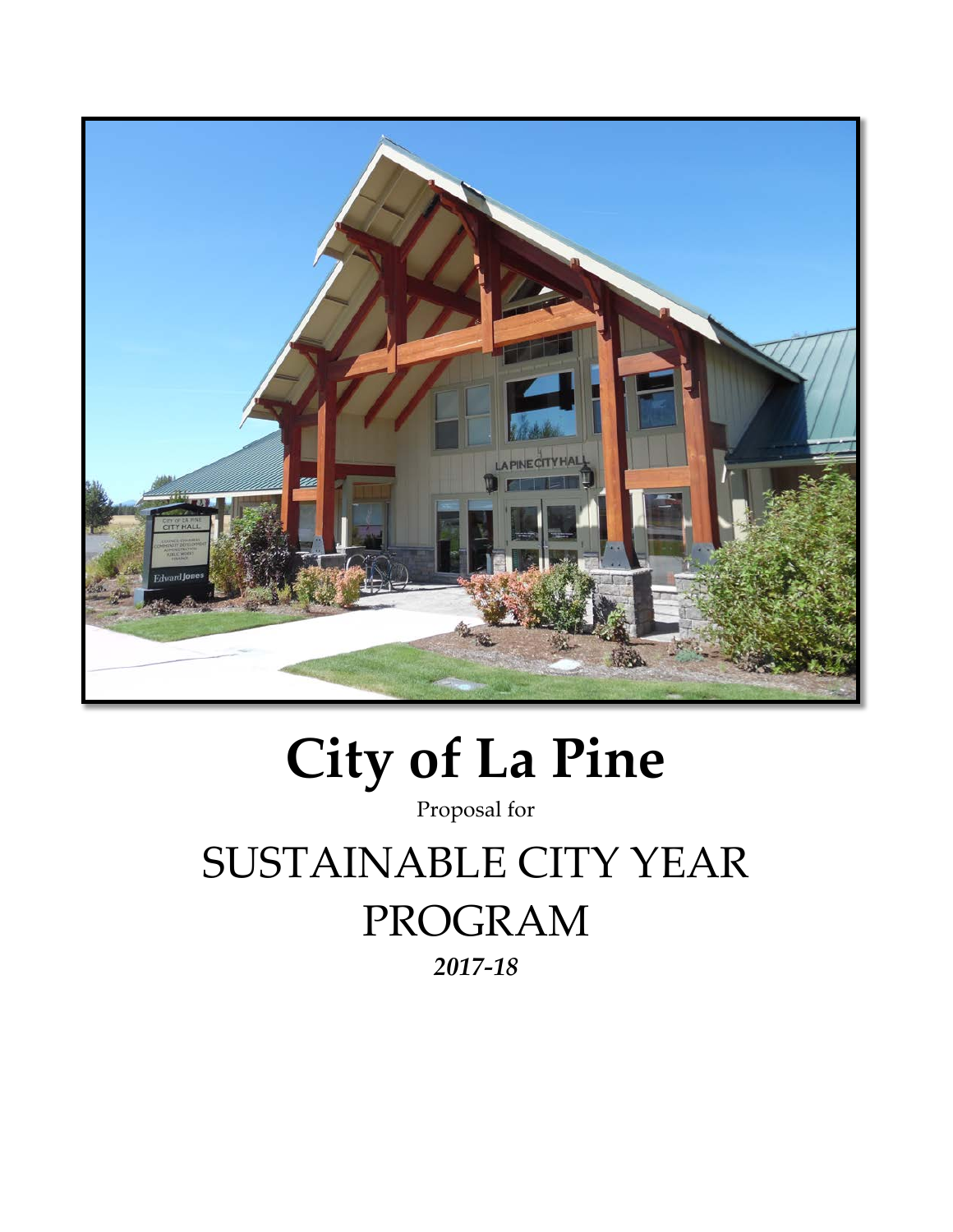

### O R E G O N

# **Mayor:**

Dennis Scott

# **City Council:**

Stu Martinez Karen Ward Connie Briese Don Greiner

### **City Manager:**

Cory Misley cmisley@ci.la-pine.or.us

### **Proposal/Project Manager:**

Cory Misley, City Manager cmisley@ci.la-pine.or.us

### **City Hall:**

16345 Sixth Street La Pine, OR 97739 541-536-1432

### **Mailing Address:**

PO Box 2460 La Pine, OR 97739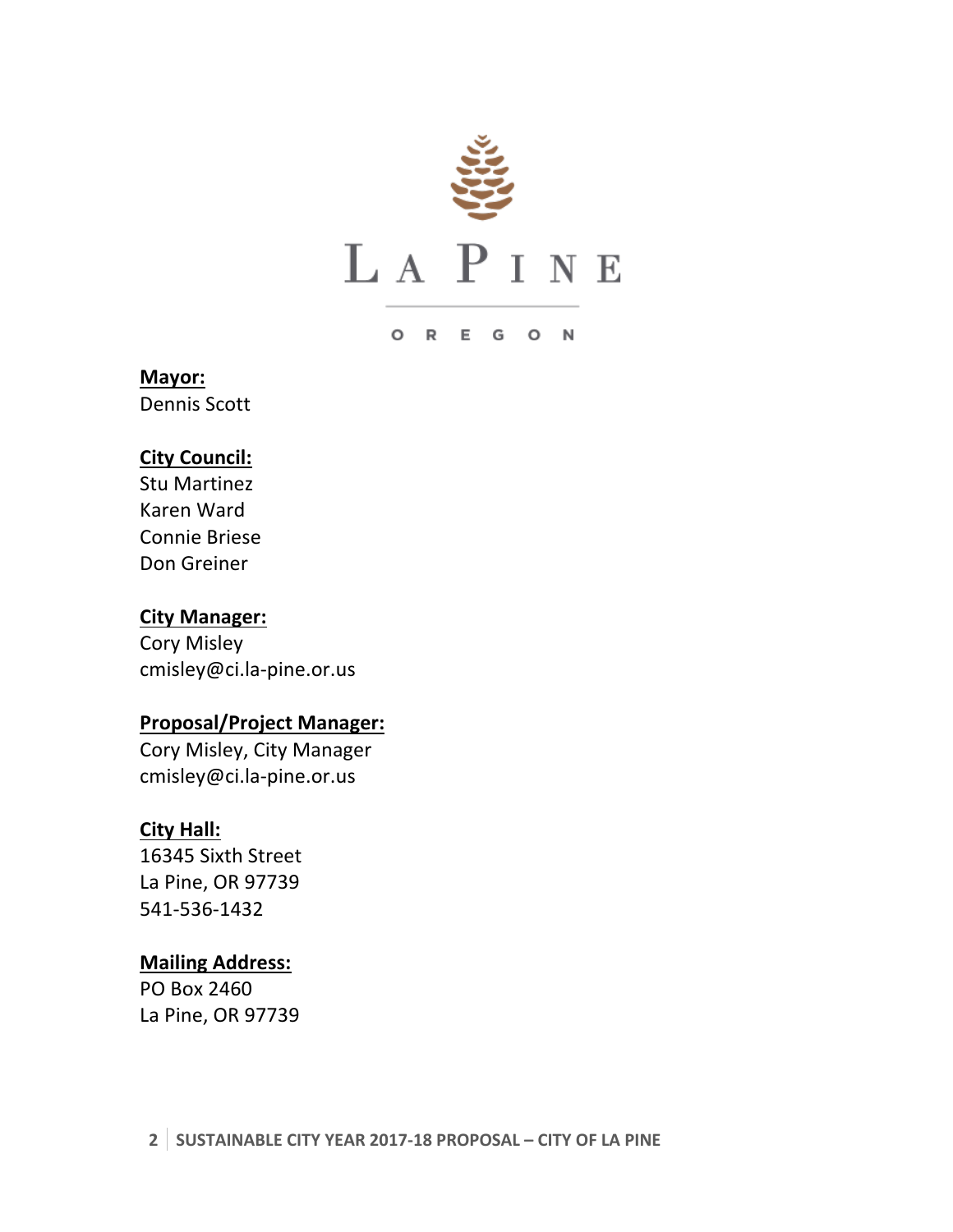# **Abstract on Pilot Project: City of La Pine and Sustainable City Year Program (SCYP)**

The Sustainable City Year Program (SCYP), housed at the University of Oregon (UO), matches the students of the UO with an Oregon city, county, special district, tribe, or partnership of governments for an entire academic year. Historically, the SCYP offered one partner entity:

*...assistance with their sustainability goals through 15-25 community-defined projects engaging 20-30 courses with 500+ students across 13+ academic departments dedicating 40,000+ hours of student work. This work has focused on projects related to sustainable architectural design, urban design, planning, costbenefit analysis, economic development, legal and policy analysis, community engagement, and public relations campaigns among others.*

The smallest City that SCYP has partnered with is Redmond with about 27,000 population. Although their full-year partners are larger entities, SCYP has identified that smaller entities are in need of their creative services as well. Last year, the City coordinated extensively with Megan Banks, SCYP Manager, to plan and budget for a pilot project in La Pine for the 2016-17 academic year. For a variety of reasons, the pilot project was not able to materialize; however, the City and SCYP are still interested in making this happen in La Pine for the 2017-18 academic year. Part of the pilot project to serve a smaller entity will bring matching \$1 for \$1 funds.

The SCYP is spearheading that matching grant application.

The anticipated timeline is for SCYP to kick off in La Pine with a community event in early fall. The class offerings and faculty members dictate whether the projects occur which academic term. Ideally, the projects would be spread out over the course of the year. However, in La Pine the winters can present a challenge for travel across the mountains. Perhaps distance learning elements — coupled with prior onsite and follow up meetings — will be incorporated if a project occurs during winter term. Any projects yet to occur would be slated for spring term and conclude by early summer. The City and SCYP have worked diligently to try and make this pilot project come to fruition.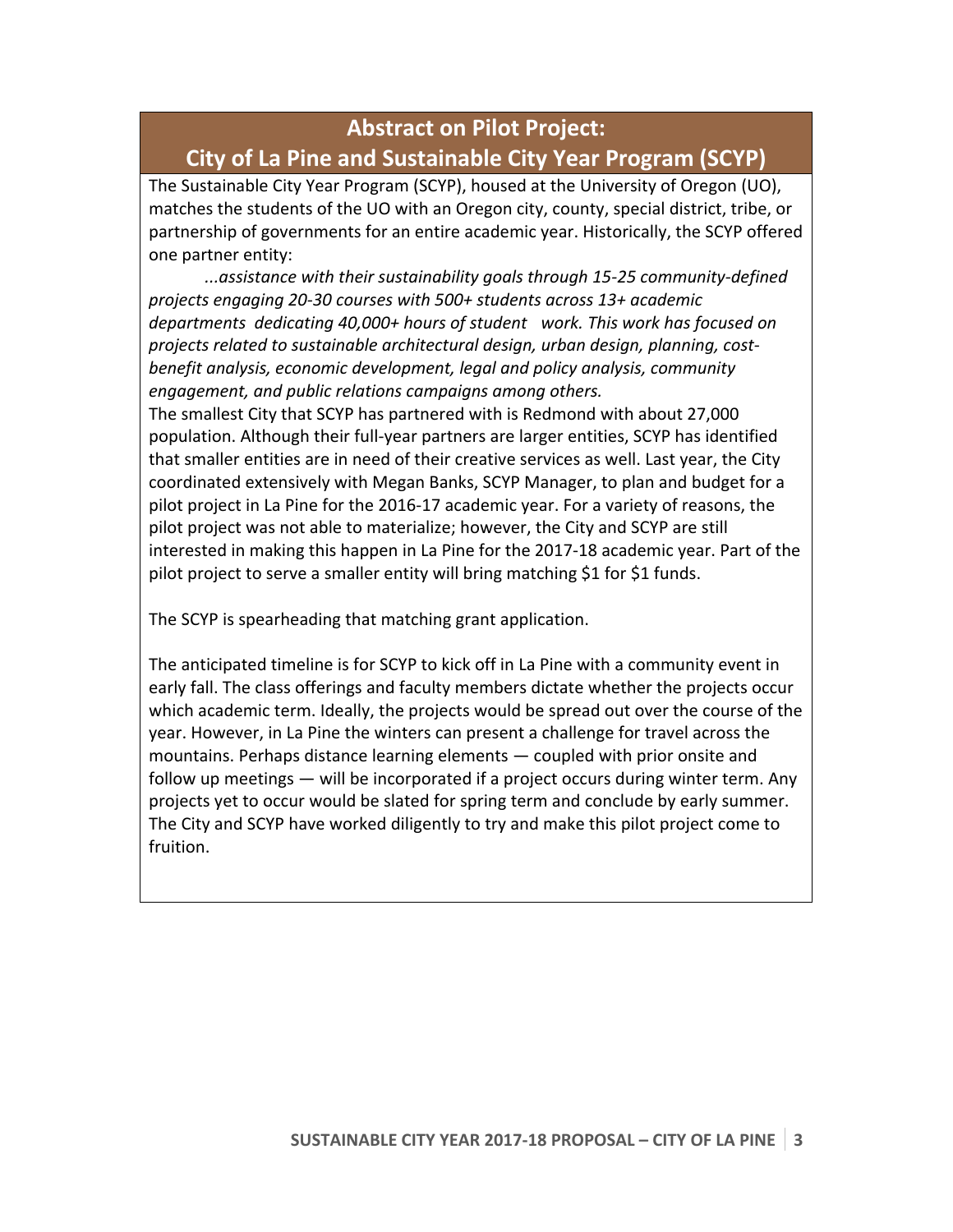# **DOWNTOWN REVITALIZATION AND DESIGN PLAN**

### **Project Description:**

As Oregon's newest city, with tools in place such as an urban renewal district formed in 2014, La Pine seeks to revitalize its urban core with pedestrian-friendly, multimodal streetscapes. As an unincorporated community for decades, La Pine lacks downtown design elements seen in traditional main street areas.

Within the downtown core are the K-12 schools, fire station, healthcare facilities, senior center, community center, library, and city hall as well as banks and other amenities. However, it lacks an aesthetic continuity and this project would focus on improving the streetscape to encourage citizens and visitors to the area. Streetscape features include sidewalks, signage, trees, benches, landscaping, public art, archways, bus shelters, lighting, wayfinding, and other improvements to enhance the overall appearance of the area to encourage development and redevelopment. Additionally, it's important to include future bike/ped path networks and gathering spaces.

The City is currently working with Department of Land Conversation and Development (DLCD) and Oregon Department of Transportation (ODOT) through the Transportation Growth Management (TGM) Progam to review zoning code and update architectural standards.

The emphasis of this project will be to catalyze an ongoing effort to revitalize downtown core of the City.

### **Student Role/Deliverables:**

- Research arthitectural design options, streetscape and landscape plans including recommendations to fulfill specific elements of the La Pine Urban Renewal Plan along Huntington Road; investigate incentive programs through other Urban Renewal Agencies to create reinvestment in the built environment
- Identify challenges, opportunities, recommended priorities and provide examples of from other cities for consideration
- Present report and recommendations at a public open house at La Pine City Hall

### **Potential Funding Source:**

City of La Pine Street Fund*,* City of La Pine General Fund*,* La Pine Urban Renewal Agency

### **Potential Partners:**

La Pine Park and Recreation District, La Pine Chamber of Commerce, La Pine Rural Fire District, Bend-La Pine School District, Downtown Property Owners, Deschutes County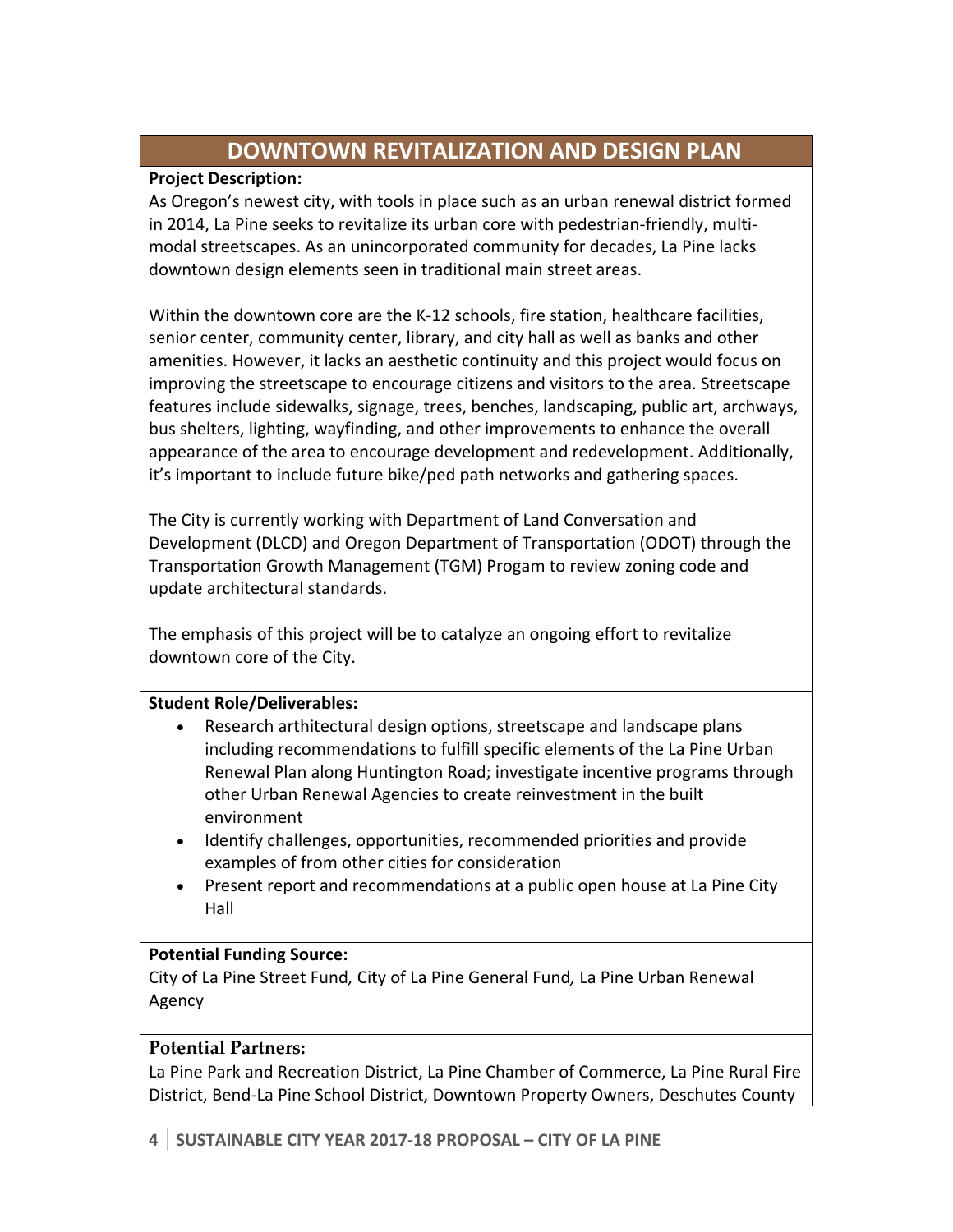### **Relevant Documents:** La Pine Transportation System Plan, La Pine Urban Renewal Plan

### **La Pine Urban Renewal District and Comprehensive Plan Zoning:**

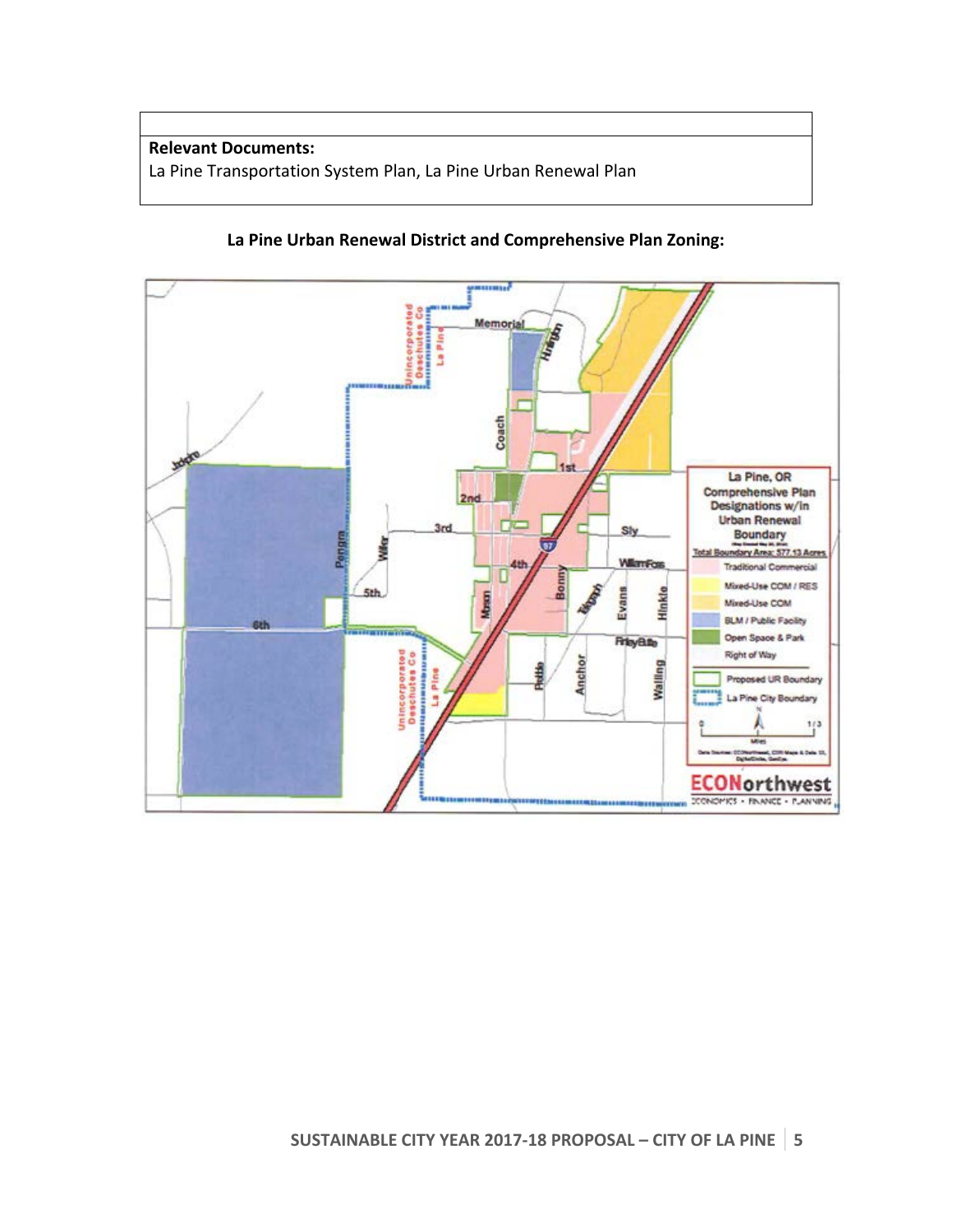# **WICKIUP JUNCTION DESIGN AND GATEWAY PLAN**

### **Project Description:**

Wickiup Junction – the intersection of US 97 and Burgess Road – is colloquially known as the Gateway to the Cascade Lakes. Additionally, this area serves adjacent residential as well as substantial traffic from rural Deschutes County. At Wickiup Junction the traffic volume on HWY 97 is currently 10,000 vehicles per day, and projected to increase to 13,000 by the year 2032, while local traffic on Burgess Road is 3,050 vehicles per day and is also projected to increase.

A couple of miles from the downtown core of La Pine, Wickiup Junction needs its own distinctive identity and design features. This project will focus on Wickiup Junction's role as a part of La Pine's commercial center for highway, recreational, and local traffic. As a result of the overpass construction project, excess land will be available – there is no plan for what to do aesthetically or functionally with this space.

The emphasis of this project will be to develop design features and a distinctive identity for Wickiup Junction, perhaps including signage and/or gateway features, while considering approaches to increase local and regional connectivity.

### **Student Role/Deliverables:**

- Develop a distinctive design plan including signage, landscaping, and streetscape elements while considering highway, recreational, and local needs for both commercial and residential uses
- Present report and recommendations at a public open house at La Pine City Hall

### **Potential Funding Source:**

City of La Pine Tourism Fund, City of La Pine Street Fund, City of La Pine General Fund, Oregon Department of Transportation, Oregon Department of Park and Recreation, Other Grant Programs

### **Potential Partners:**

La Pine Chamber of Commerce, Bend-La Pine School District, Wickiup Junction Property Owners, Deschutes County, Oregon Department of Transportation, Central Oregon Intergovernmental Council

### **Relevant Documents:**

La Pine Transportation System Plan, La Pine Corridor Plan, La Pine Branding Initiative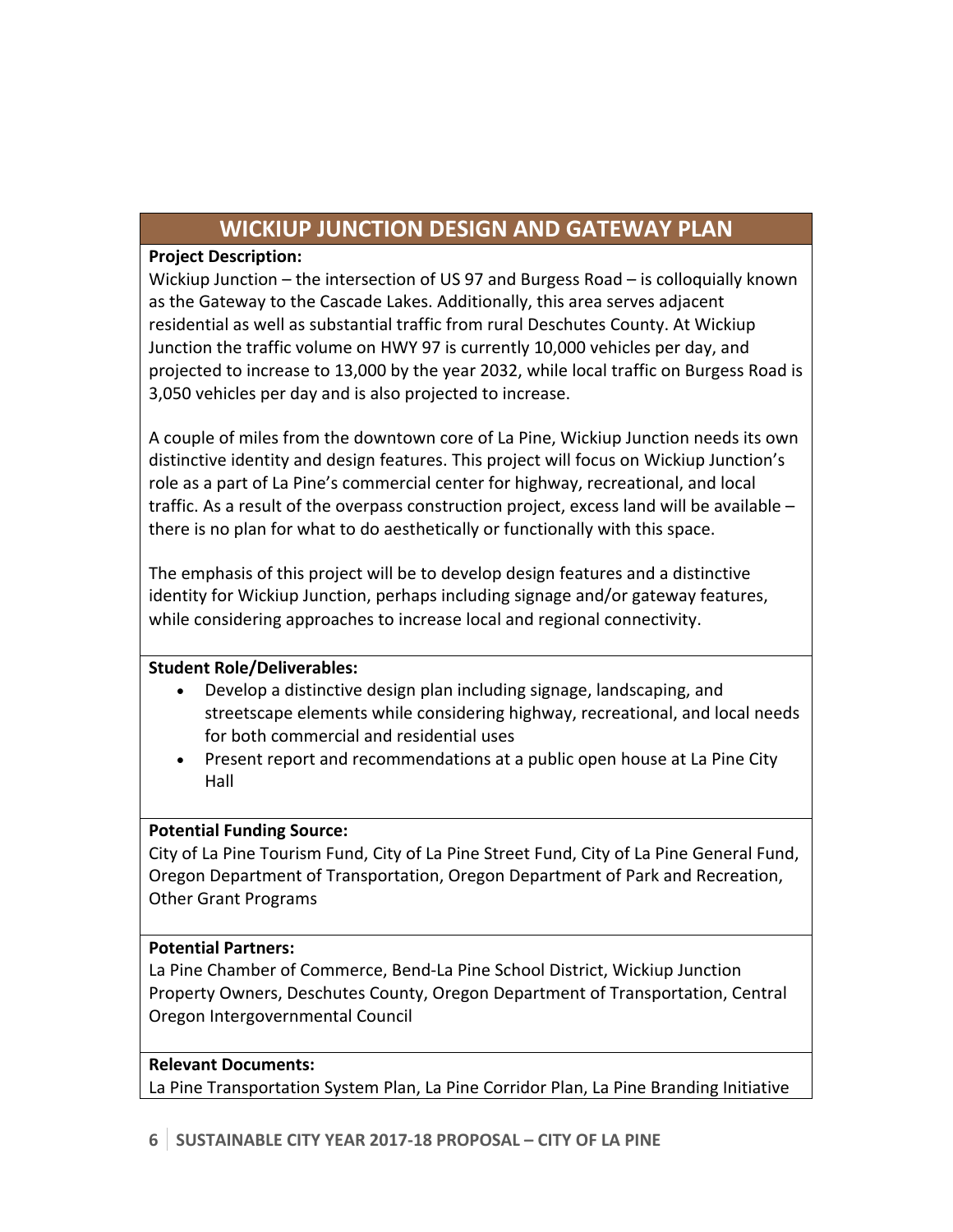

## **US 97 and Wickiup Junction Overpass Project:**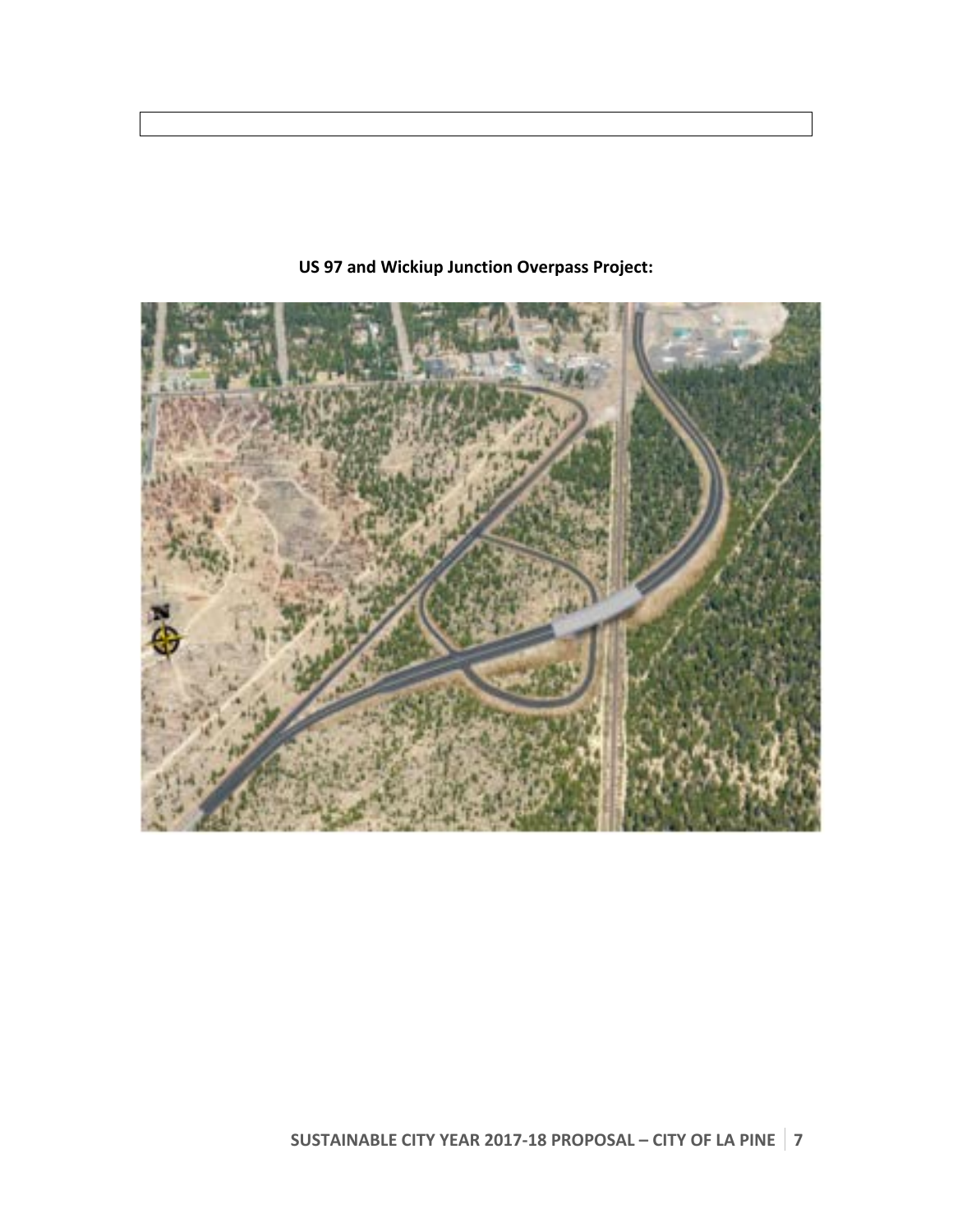# **MULTI-USE AND PEDESTRIAN CONNECTIVITY PLAN**

### **Project Description:**

The City is comprised of seven square miles with residential and commercial anchors on both ends (north and south). In between these hubs are substantial undeveloped lands, much of which is owned by Deschutes County. The two main north/south thoroughfares – US 97 and Huntington Road – border the east/west edges of this future residential development land. Within the downtown core are most of the schools, fire station, healthcare facilities, senior center, community center, library, city hall, as well as banks and other amenities.

The City would like to plan for and ultimately construct a multi-use path encompassing the City to better connect residents to other parts of the community. Furthermore, this will promote bike/ped movements and options for activity within the City. Part of the considerations should include feasibility in terms of maintenance, costs/benefits of certain amenities (i.e. lighting), among other items. Research is needed to better understand the potential barriers to path construction. A report outlining next steps for development, recommendations for phasing, and design details are desired.

This would help the City of La Pine outline a plan for future development of this project.

### **Student Role/Deliverables:**

- Research and develop a Multi-Use Path Plan offering bike/ped connectivity to be considered for implementation into City planning documents
- Identify specific challenges and opportunities, while offering similar approaches and project examples from other jurisdictions, etc.
- Present report and recommendations at a public open house at La Pine City Hall

### **Potential Funding Source:**

City of La Pine Street Fund*,* City of La Pine General Fund*,* City of La Pine Urban Renewal District, Oregon Department of Transportation, Oregon Department of Park and Recreation, Other Grant Programs

### **Potential Partners:**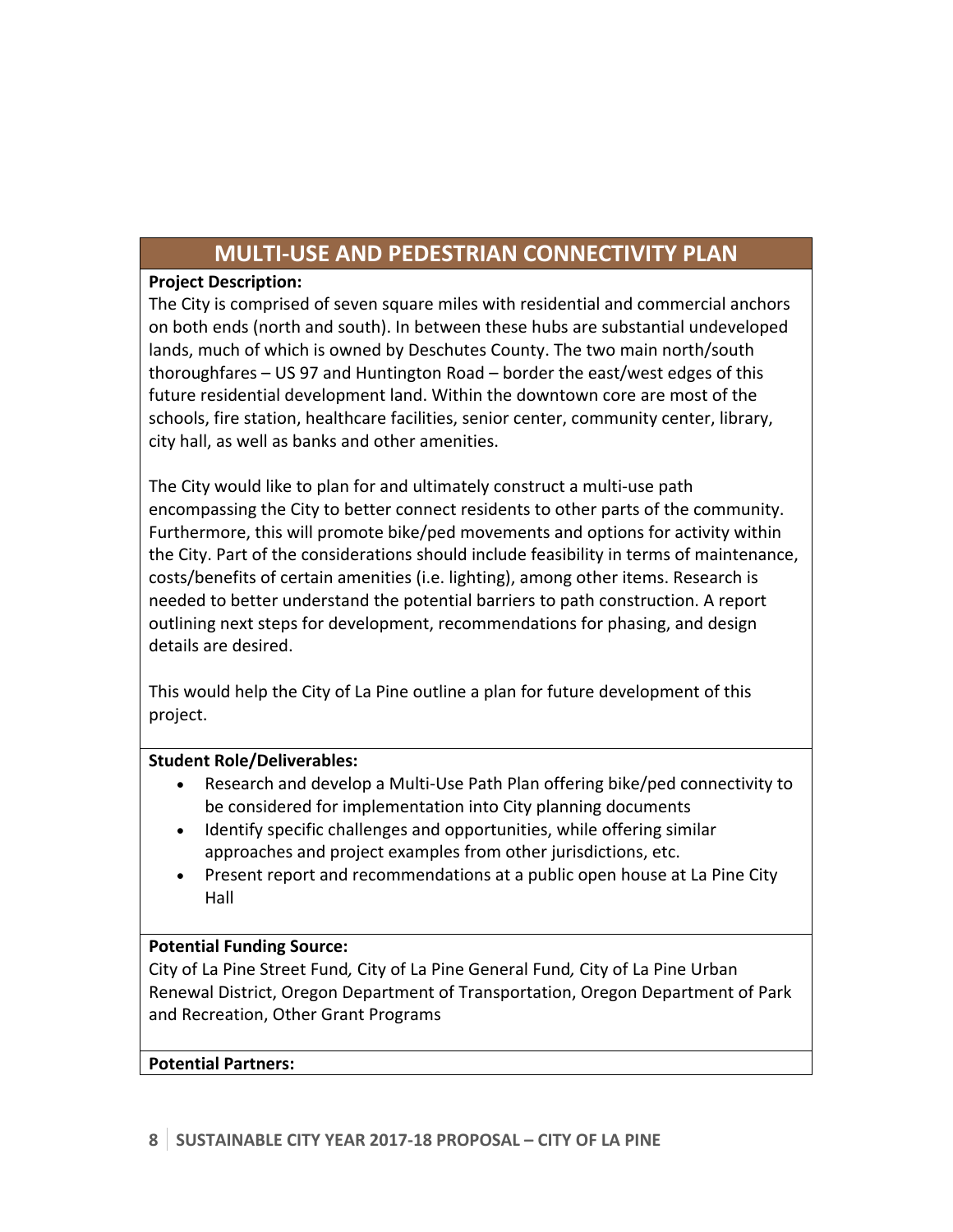La Pine Park and Recreation District, Bend-La Pine School District, Deschutes County, Oregon Department of Transportation, Oregon Department of Park and Recreation

### **Relevant Documents:**

La Pine Transportation System Plan, La Pine Corridor Plan, La Pine Urban Renewal Plan

**La Pine City Limits showing Wickiup Junction and Downtown Core:**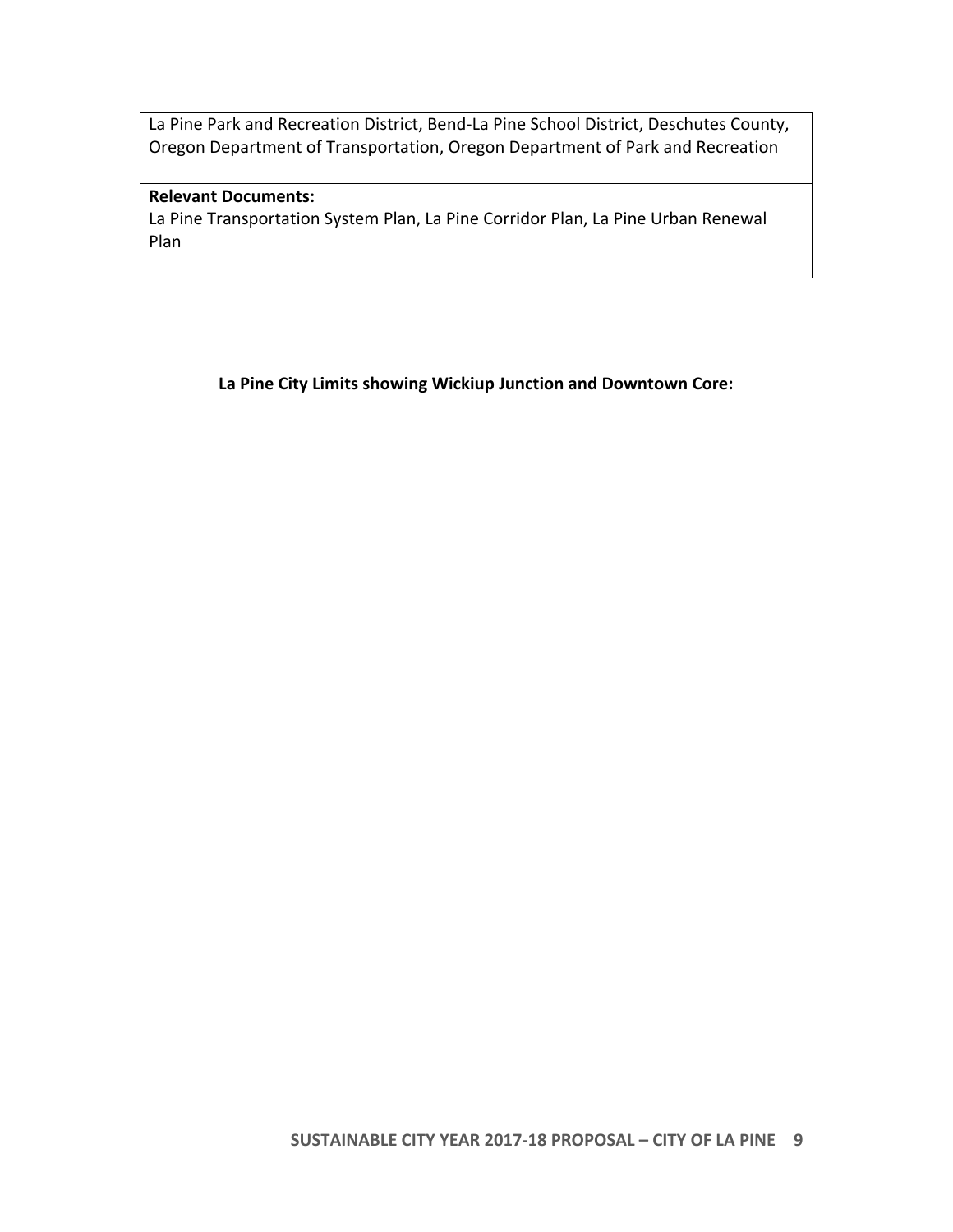

# **TARGET INDUSTRY TRENDS & PROJECT SITE SELECTION ANALYSIS**

**10 SUSTAINABLE CITY YEAR 2017-18 PROPOSAL – CITY OF LA PINE**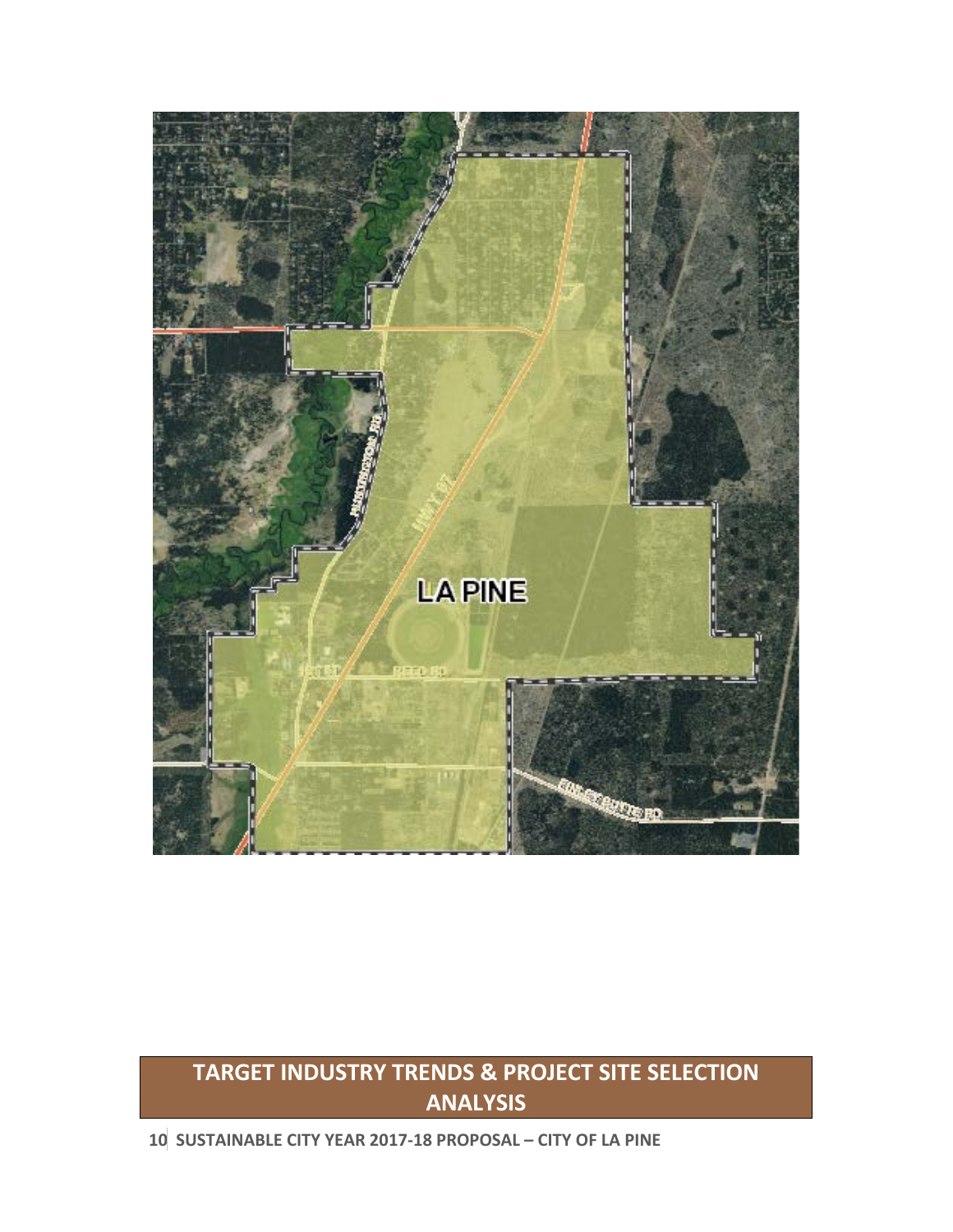### **Project Description:**

The City has an Industrial Zone that includes over 400 acres and approximately half of that land is undeveloped. Furthermore, Deschutes County owns around 150 acres for the purposes of economic development – capital investment in the land and job creation.Through an Intergovernmental Agreement (IGA), the City manages and markets this land which is primed with water, sewer, and power at the curb.

The City and County jointly support a ¾-time Sunriver/La Pine Area Economic Development Manager through Economic Development for Central Oregon (EDCO). The City, County, and Sunriver/La Pine Economic Development (SLED) want to see increased investment, job creation, and activity in the La Pine Industrial Park, and are seeking creative approaches to maximize and capitalize on the assets here in La Pine.

This SCYP project would help the City of La Pine understand target industry trends, and factors/variables played into successful projects in other Oregon communities. Additionally, this project will identify potential businesses as leads for industrial park investment generation. With this information, the City can better strategize how to approach those businesses and be successful in securing project investment and job creation.

### **Student Role/Deliverables:**

- Investigate target industry trends; top decision making variables, etc.
- Analyze private investment projects in other cities; identify which factors played roles in the company's decision making process
- Recommend businesses within target industries to pursue about relocation to La Pine

### **Potential Funding Sources:**

City of La Pine Industrial/Economic Development Fund*,* Deschutes County, U.S. Economic Development Administration Grant Programs, etc.

### **Potential Partners:**

SLED, EDCO, Deschutes County

### **Relevant Documents:**

SLED Strategic Plan, Prior Marketing Materials and Initiatives, etc.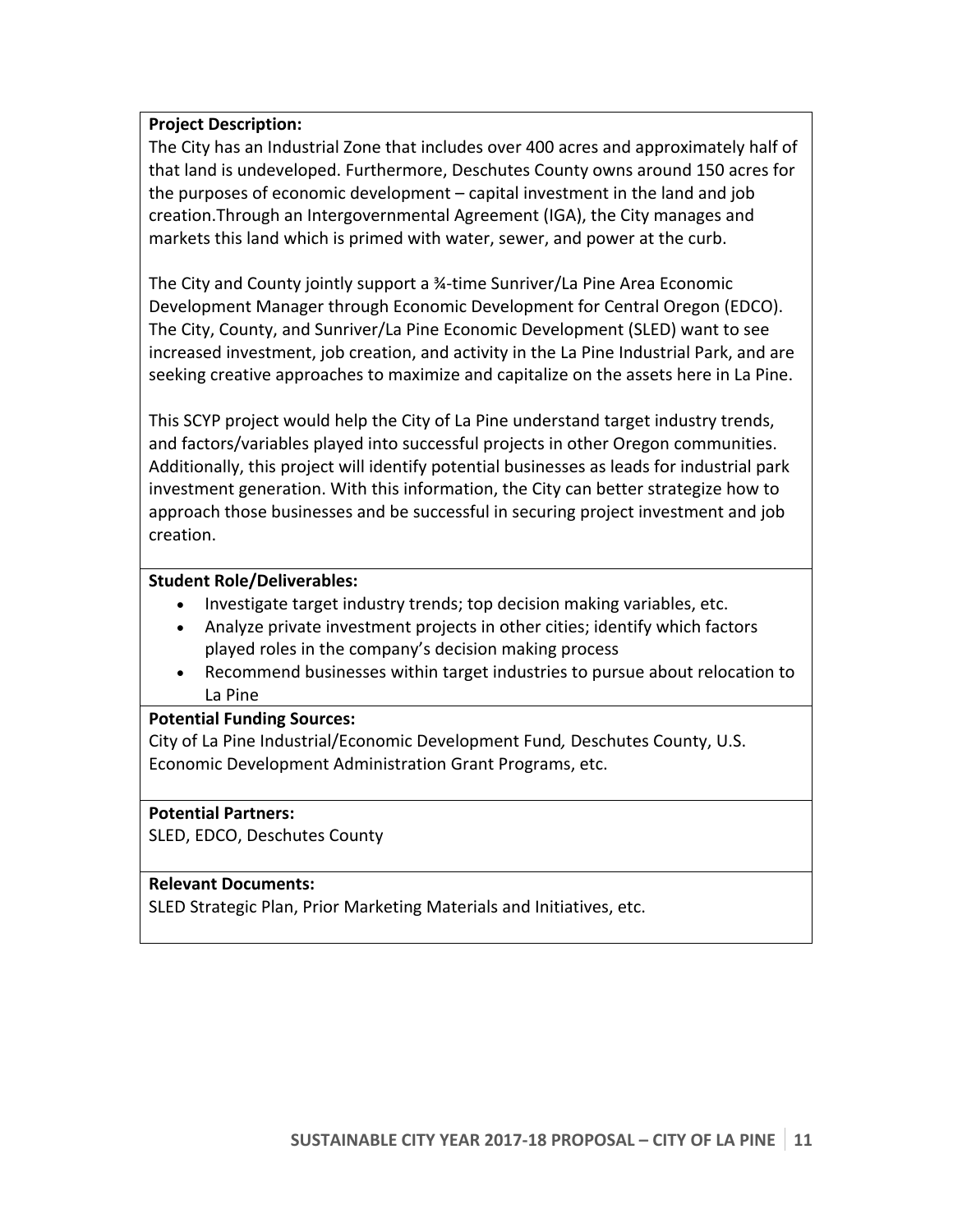## **Industrial Land within City of La Pine:**



\*Note: Land shaded yellow is owned by Deschutes County.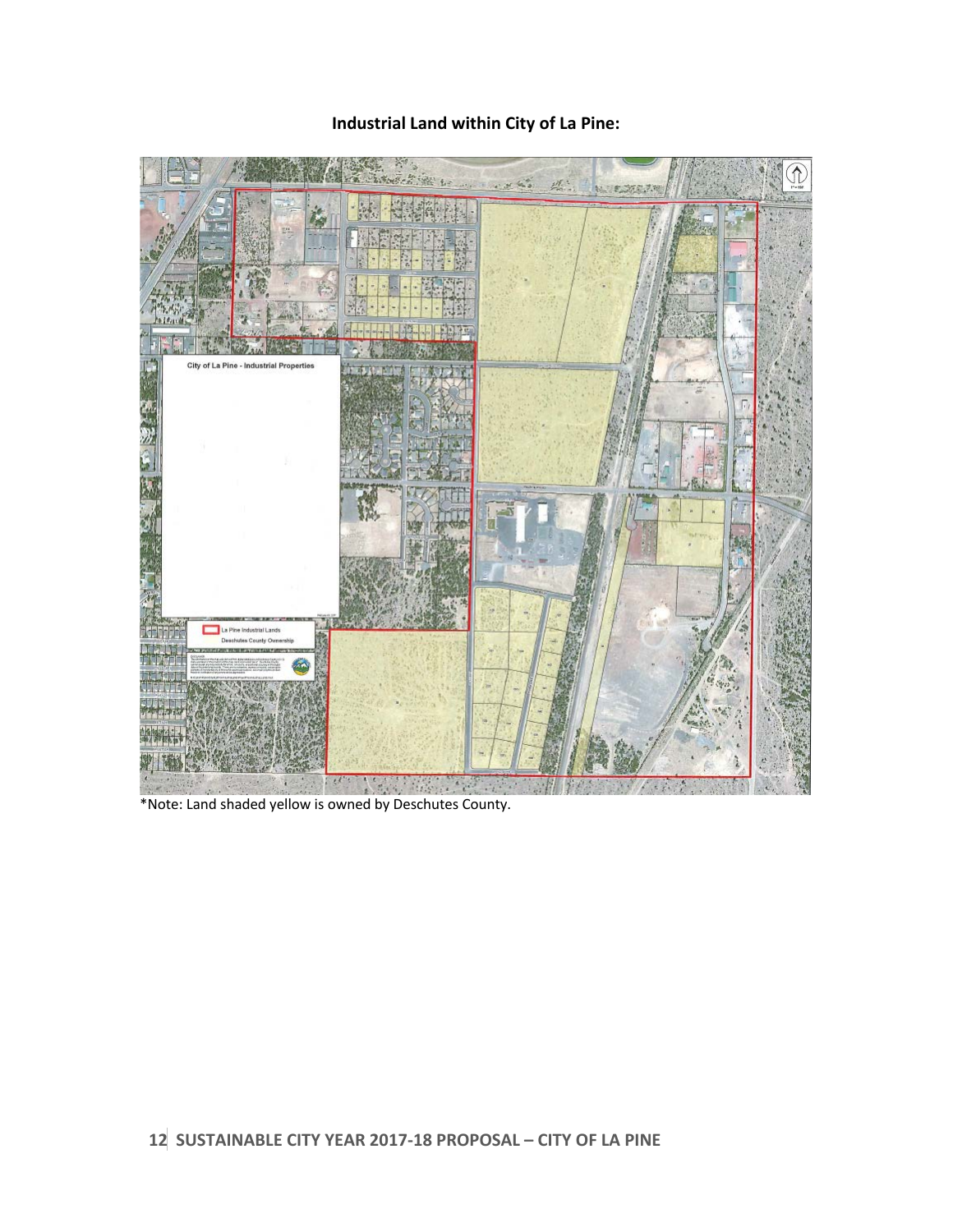# **DOWNTOWN TRANSIT/CITY CENTER DESIGN PLAN**

### **Project Description:**

The Oregon Department of Transportation (ODOT) and the City of La Pine partnered to acquire land for future siting of a downtown Transit/City Center. This site will function as a transit center for Cascade East Transit, the regional transit system, managed by the Central Oregon Intergovernmental Council (COIC). Furthermore, this property has tremendous exposure on US 97, 4<sup>th</sup> Street, and Huntington Road (main street). The City would like this site to be a catalyst/shining example of aesthetic design and functionality. This site will likely include, but not be limited to, landscaping features, greenspace, public benches and restrooms, bike racks, parking, public art, electric car charging stations, and other features to provide community amenities while encouraging time spent in downtown La Pine.

The property is 1.64 acres with frontage on US 97,  $4<sup>th</sup>$  Street, and Huntington Road. During the US 97 Westside Streetscape project in the summer of 2018, streetscape improvements are planned to occur on the US 97 and  $4<sup>th</sup>$  Street frontages. The City would like to be prepared to invest in on-site improvements based on a design plan created through this process.

The City is currently working with COIC to administer an outreach/community input process that will unfold over the summer and fall of 2017. The City would like those ideas to be synthesized into creative, conceptual designs for the Transit/City Center project.

### **Student Role/Deliverables:**

- Research other transit centers and synthesize COIC Grant information from community, incorporate City streetscape and design/architectural vision
- Design conceptual layouts for the entire property, including possible phasing
- Present report and recommendations at a public open house at La Pine City Hall

### **Potential Funding Source:**

City of La Pine Street Fund*,* City of La Pine General Fund*,* La Pine Urban Renewal Agency, COIC, ODOT, Other Grant Sources

### **Potential Partners:**

COIC, ODOT, Deschutes County

### **Relevant Documents:**

Outcome of COIC Grant process, La Pine Urban Renewal Plan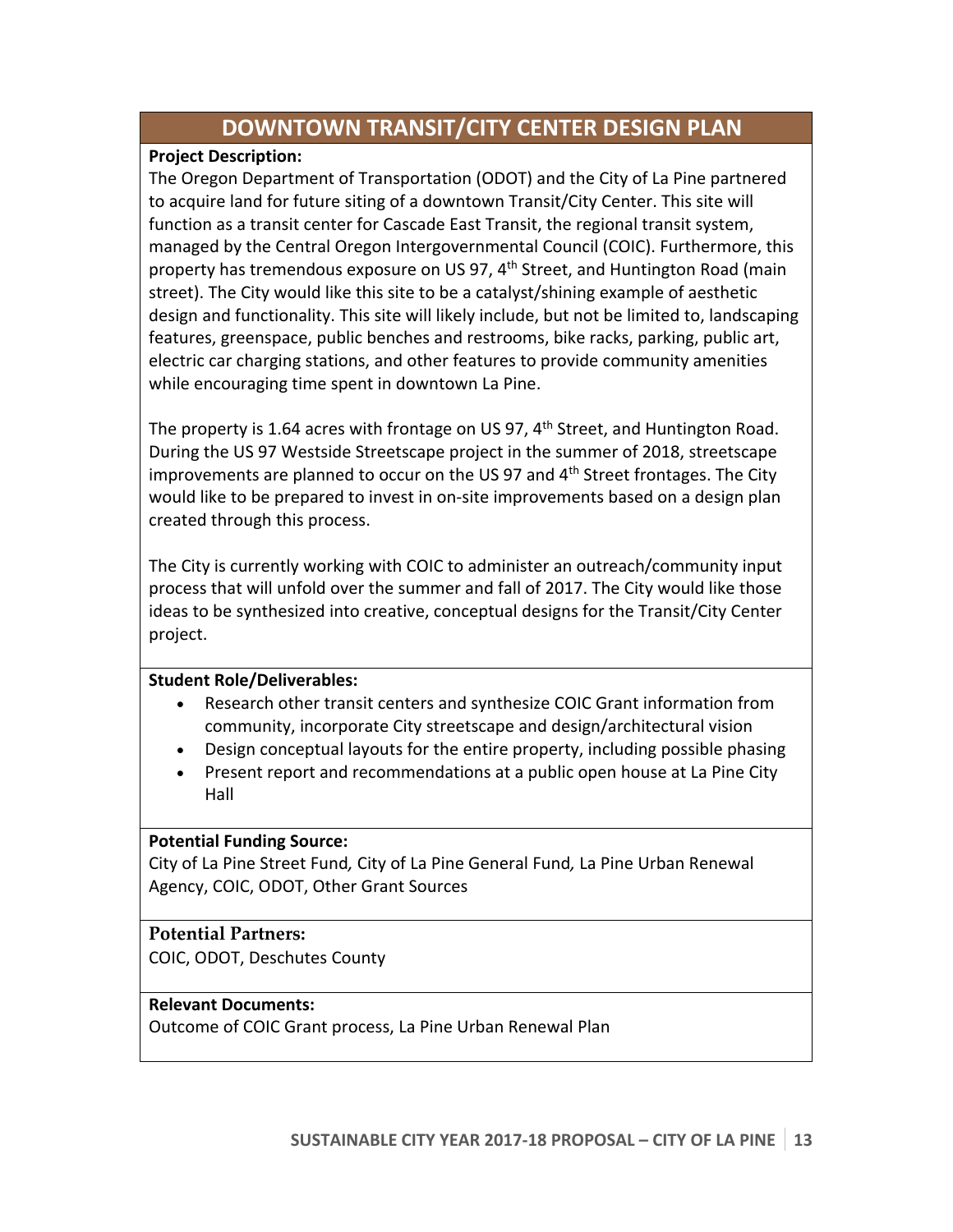

**Property Secured for Future Transit/City Center:**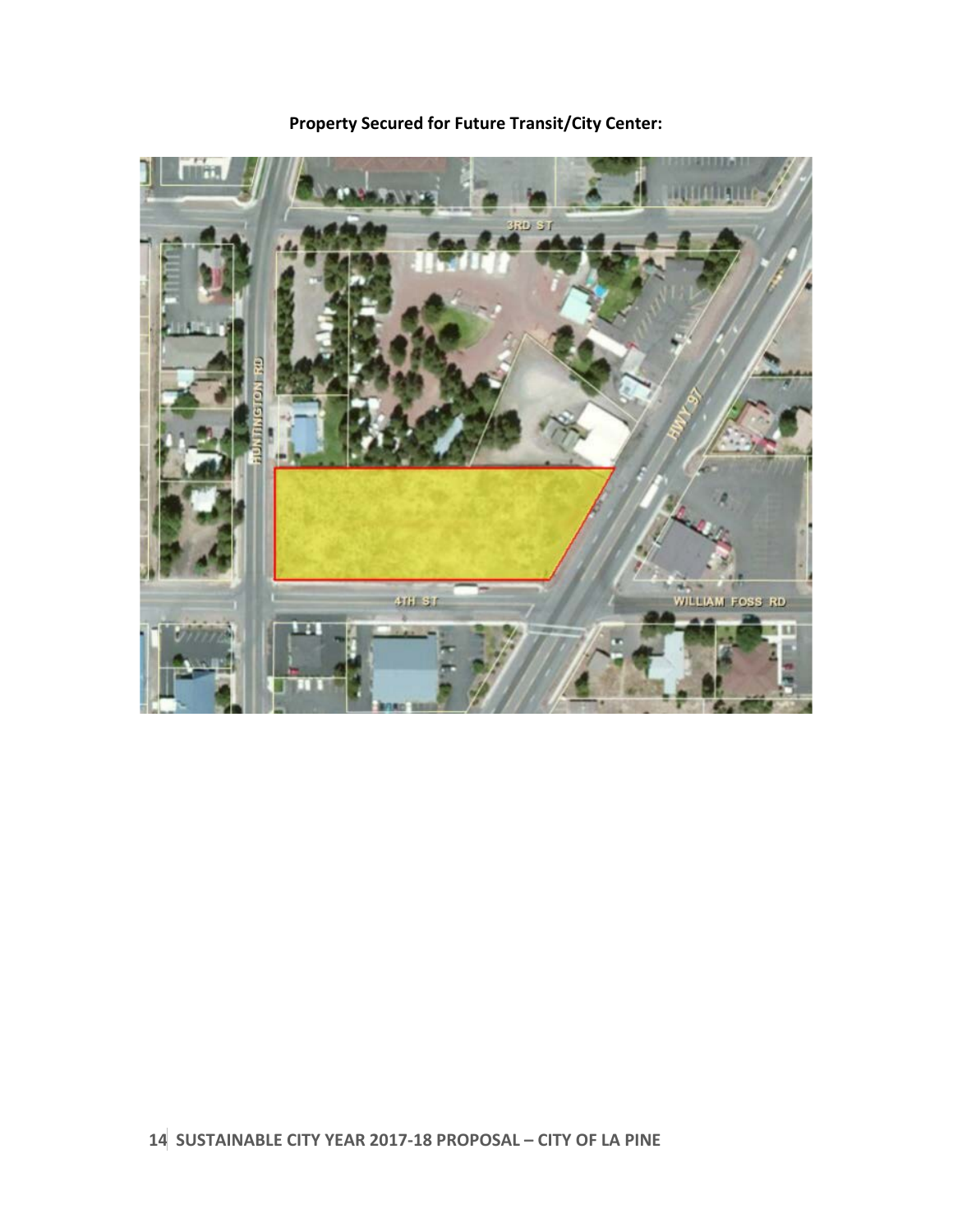# **URBAN RENEWAL PROGRAM CREATION PLAN**

### **Project Description:**

The La Pine Urban Renewal Agency (URA) was formed in the summer of 2014. Through Tax Increment Financing (TIF) the URA will have over \$7 million to invest into the District over the next 20 years. However, those funds take time to accumulate. The URA would like to move forward with creating a program that can begin to move towards established goals given the resources currently on hand.

This project would investigate (5) other urban renewal agencies and dive into what programs they've successfully implemented, administered, and maintained. Ultimately, a recommendation – with supplemental materials – would be presented to the La Pine URA to move forward with establishing a program. This could include, but not be limited to, storefront façade loans/grants or other programs focused on revitalization and beautification.

### **Student Role/Deliverables:**

- Research other urban renewal agencies in (5) other cities; identify programs that would be applicable to the La Pine URA at this stage of its development
- Analyze program creation, implementation, and administration
- Prepare a report including recommendations and supplemental materials for the La Pine URA to create, implement, and administer a program

### **Potential Funding Source:**

La Pine Urban Renewal Agency, Other Grant Sources

### **Potential Partners:**

City of La Pine

### **Relevant Documents:**

La Pine Urban Renewal Plan & Goals

**La Pine Urban Renewal District Boundary:**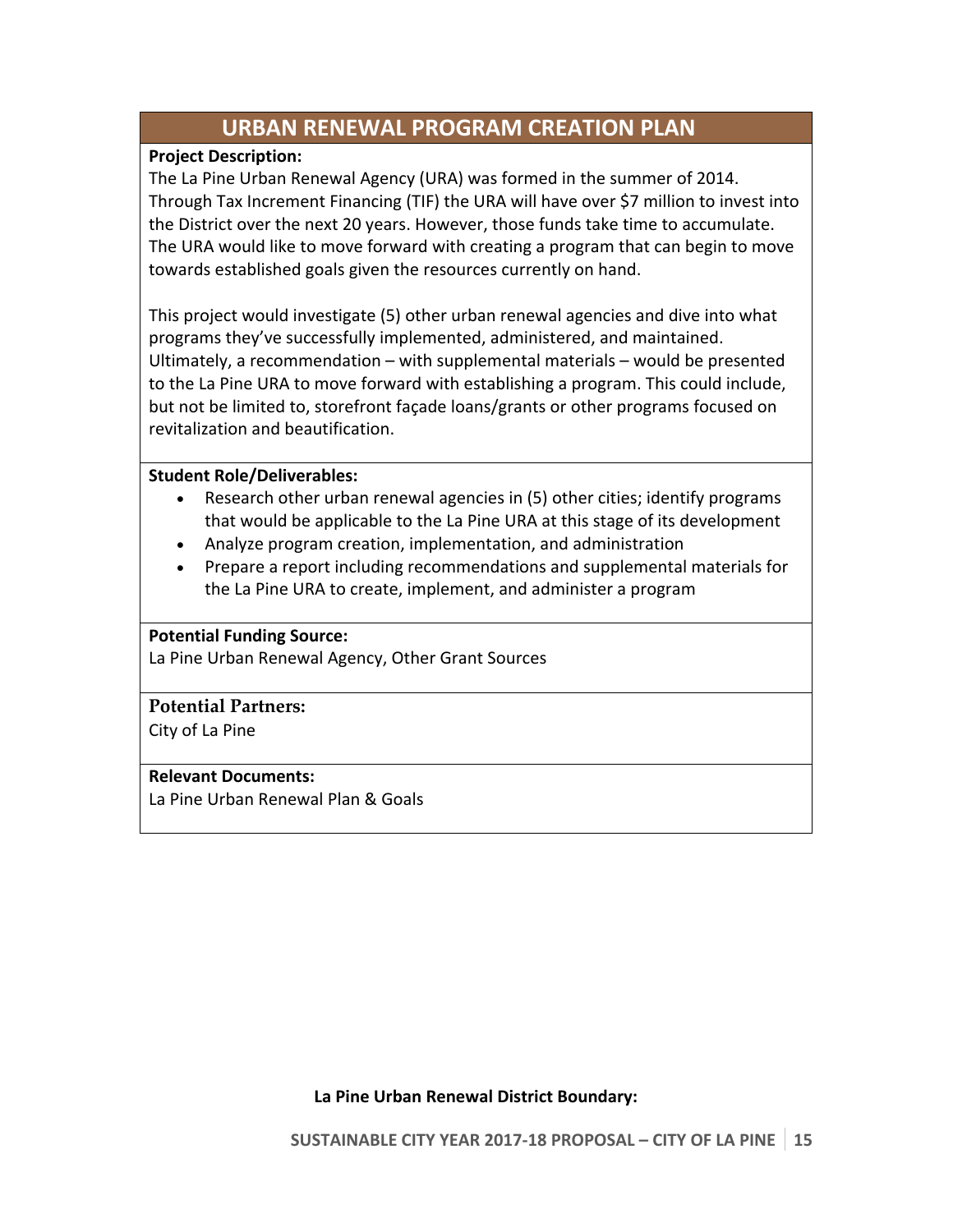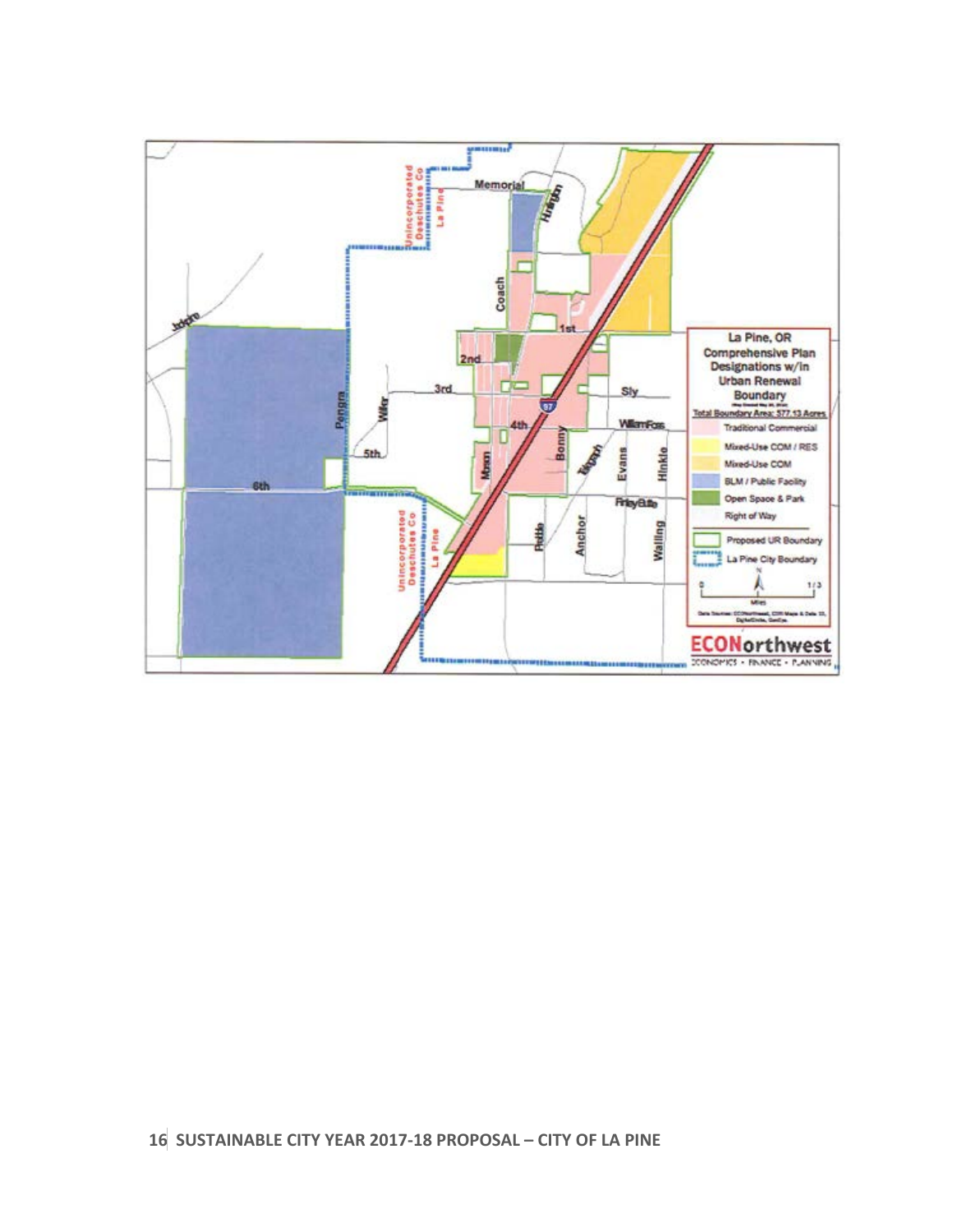# **WORKFORCE ASSET ANALYSIS**

### **Project Description:**

One of the most important factors in a location decision for businesses starting, expanding, or relocating is workforce. La Pine currently must market our workforce as a subset of the greater Bend workforce and no localized data is readily available. This project would create an analysis of workforce assets in La Pine and Sunriver, both positive and negative.

This project will assist the City in marketing and promoting investment in the La Pine Industrial Park and Sunriver Business Park. It will assist in identifying how to address work force shortcomings, and how to communicate with businesses that South County has a significant work-ready workforce to meet their needs.

### **Student Role/Deliverables:**

- Research data sets for within 45 minutes drive time of La Pine; collect original data from targeted employers; synthesize data and mine valuable conclusions
- Prepare a report of findings and recommendations

### **Potential Funding Source:**

City of La Pine Industrial/Economic Development Fund*,* Deschutes County, Other Grant Sources

### **Potential Partners:**

EDCO, SLED, Deschutes County, COCC

### **Relevant Documents:**

Regional data sets, original research/data collection

**"South County" Encompassing Sunriver, La Pine, and South:**